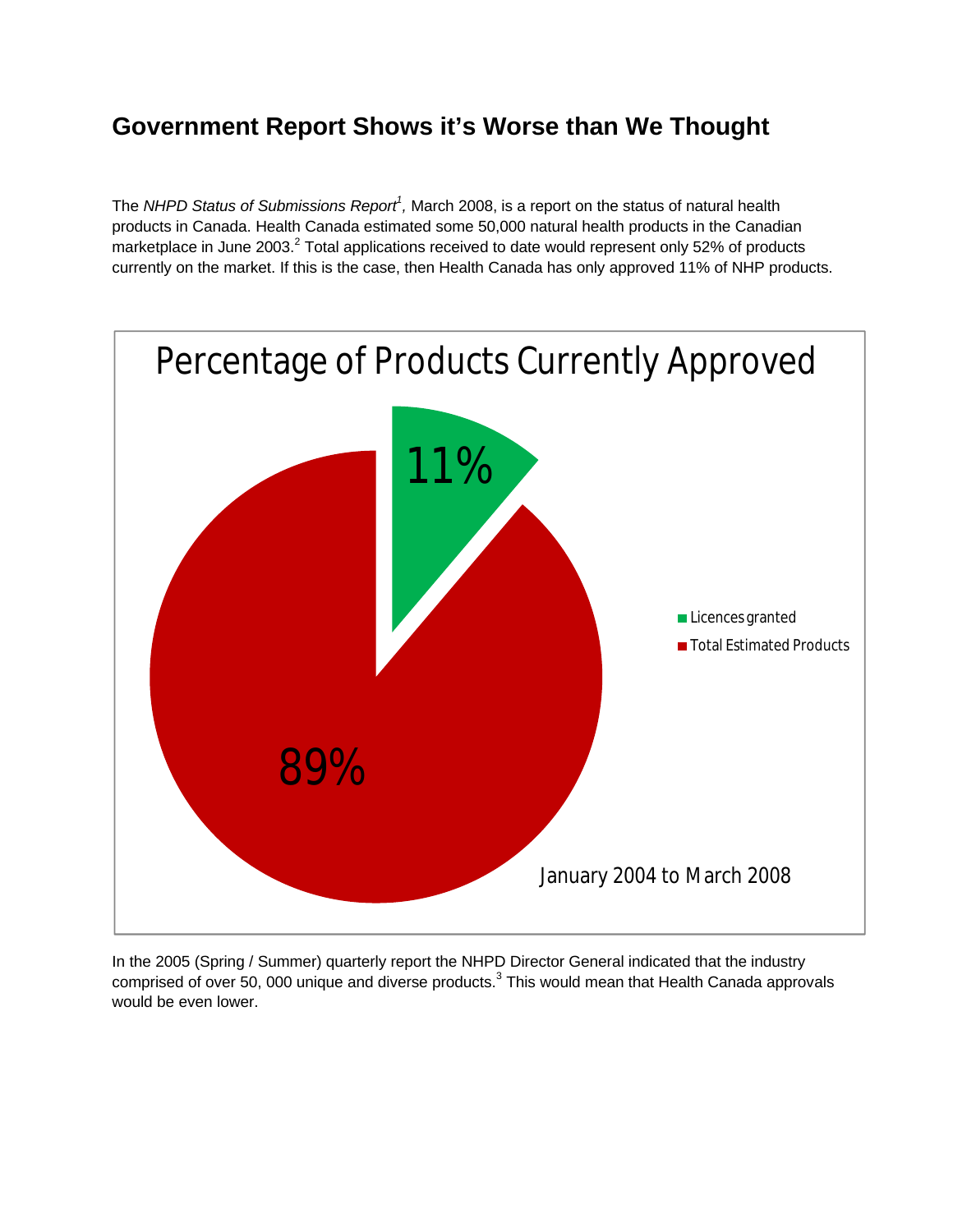According to the March 2008 *NHPD Status of Submissions Report*<sup>1</sup> Natural Health Products applications are divided into two main categories; Compendial and Non-Compendial. To make the categories easier to understand we will call them; Referenced and Most Common.



The **Referenced** product licence applications are those where the applicant is using an official NHPD reference for product guidelines.<sup>4</sup> Health Canada currently has 101 single ingredient monographs in its reference library (Compendium). 18% of all applications to date are of this type.



25% of all applications in this category have not been approved.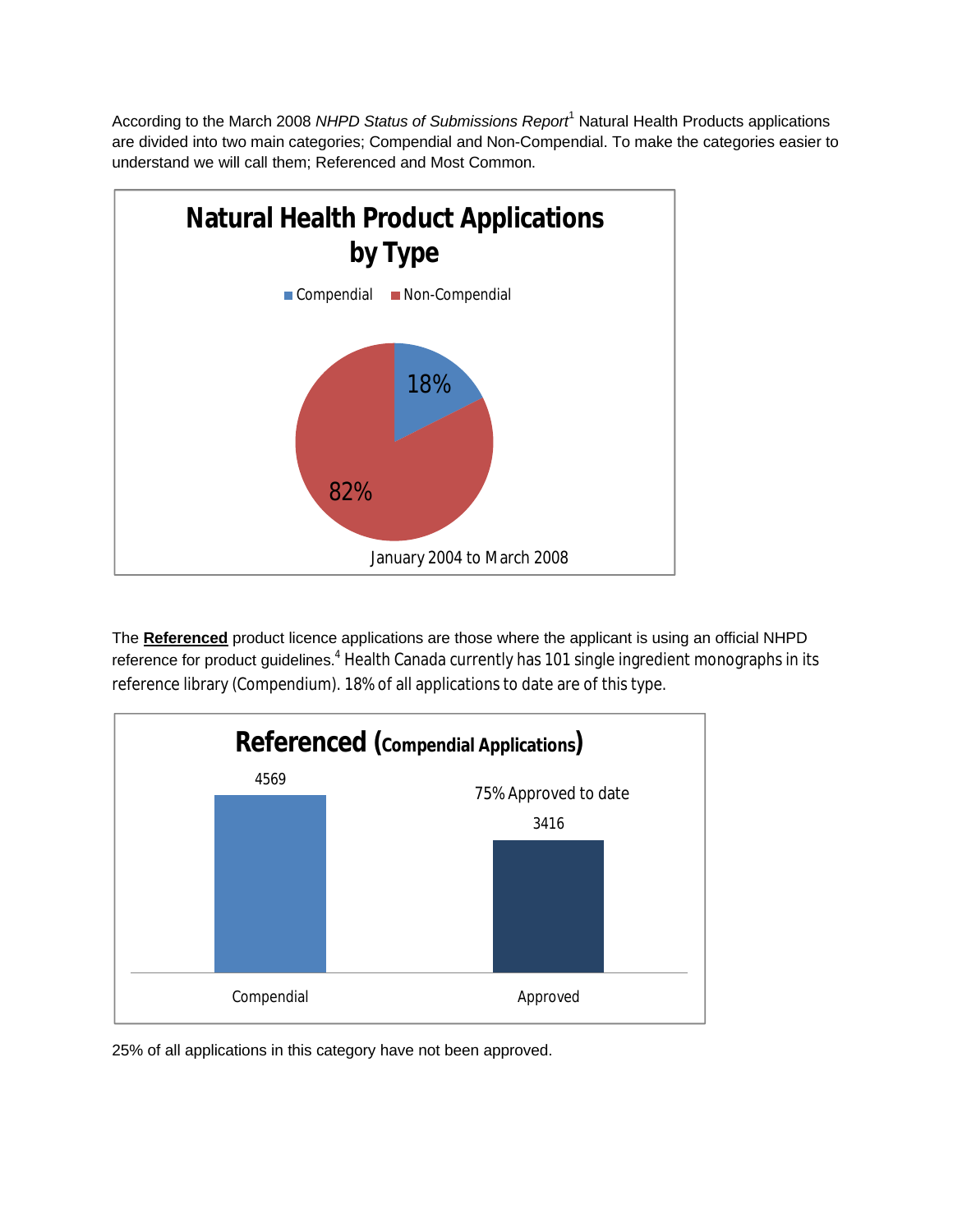The **Most Common** product licence applications are those where the applicant is not using any official NHPD reference for product guidelines. This group includes Homeopathic and Traditional products. 82% of all applications are of this type.



87% of all applications in this category have not been approved.



In this category applications are refused at 2.4 times the rate that licences are granted.